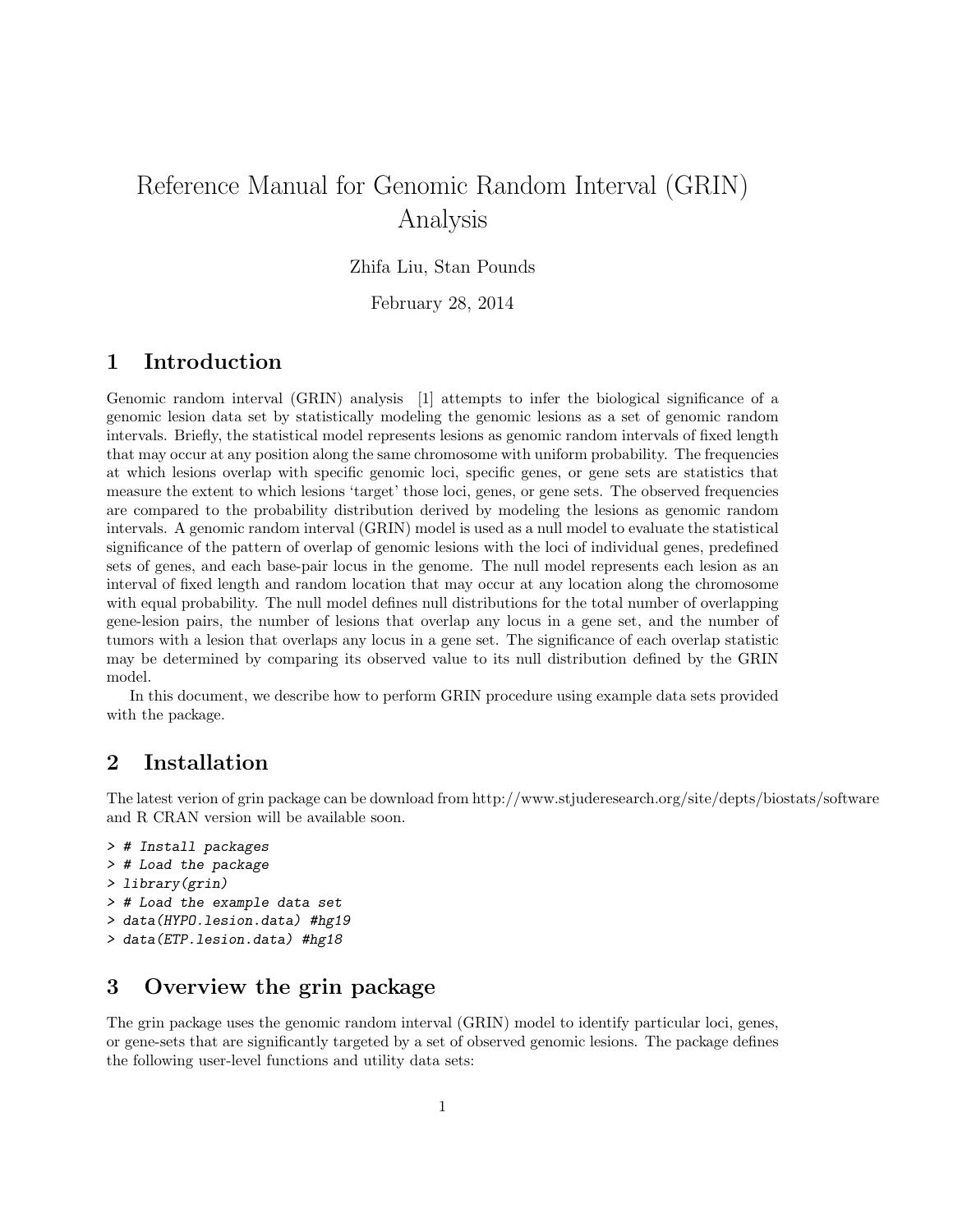### 3.1 Data Analysis Functions

- grin.genes: screen each individual gene for a significant abundance of genomic lesions.
- grin.genomes: identify specific loci with a significant abundance of lesions (loci may be intragenic or not)
- grin.gsets: identify specific gene-sets with a significant abundance of lesions
- grin.analysis: perform all three of the above analyses and save the results.
- robust.fdr: use the robust FDR method [2] to compute q-values for any of the above analyses.

### 3.2 Visualization Functions

- seg.heatmap: generate the heatmap for the lesion data
- seg.man.plot: generate the Manhattan plot

### 3.3 Annotation Data Sets

- hg18.chrom.sizes: gives the size of each chromosome under the hg18 version of the human genome
- hg18.gene.annotation.data: gives gene locations for the hg18 version of the human genome
- hg19.chrom.sizes: gives the size of each chromosome under the hg19 version of the human genome
- hg19.gene.annotation.data: gives gene locations for hg19 version of the human genome
- KEGG.gset.data: defines multiple gene-sets for an example analysis. Each row assigns one gene to a gene-set. This data set includes the locations of a few selected genes as an example. The selected genes are members of the KEGG acute myeloid leukemia pathway and a list of genes known to be important for T-cell development.

### 3.4 Genomic Lesion Data Sets

- ETP.lesion.data [3]
- HYPO.lesion.data [4]

### 4 Prepare the Lesion dataset

The grin package includes two example datasets: HYPO (hg19) and ETP (hg18). The lesion data have the following data format:

#### > library(xtable)

> print(xtable(HYPO.lesion.data[1:6,]))

Each row of this data gives information about one genomic lesion. The  $subi.ID$  gives the identifier of the subject (or tumor) in which the lesion was observed and the colums chrom, loc.start, and loc.end give the locus of the lesion. These four columns are required for the grin analysis functions grin.genes, grin.genome, and grin.gsets. The column type gives the type of genomic lesion (such as copy number gain, copy number loss, loss of heterozygosity, etc). The type column is required for the seg.heatmap function.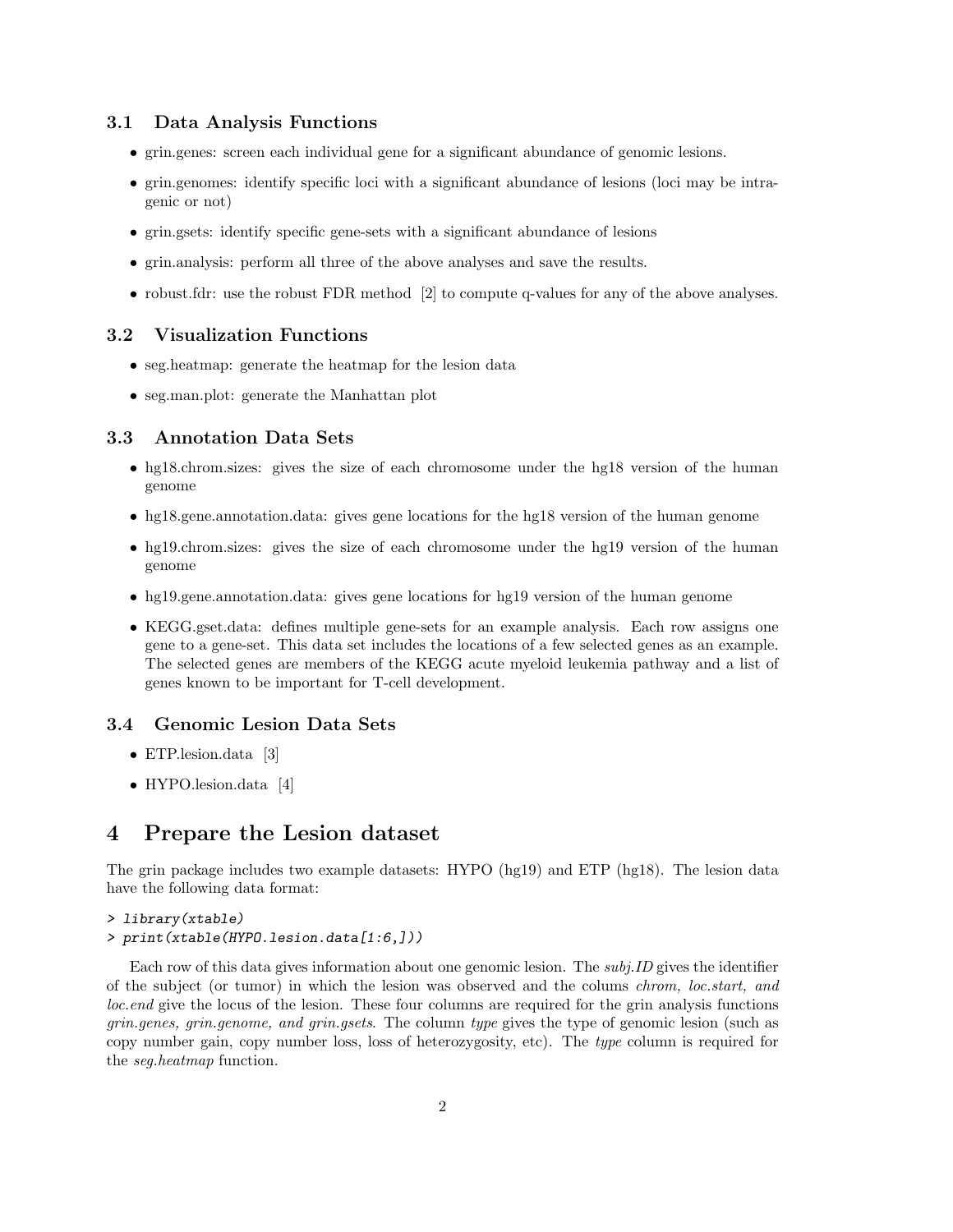|   | subj.ID   | chrom | loc.start | loc.end   | type |
|---|-----------|-------|-----------|-----------|------|
|   | SJHYPO002 |       | 10101     | 249240500 | loss |
| 2 | SJHYPO002 | 11    | 133701    | 134946400 | loss |
| 3 | SJHYPO002 | 12    | 60701     | 133841500 | loss |
| 4 | SJHYPO002 | 13    | 19020701  | 115109800 | loss |
| 5 | SJHYPO002 | 14    | 106330472 | 106382690 | loss |
| 6 | SJHYPO002 | 14    | 106382691 | 106405607 | loss |

In preparing the data set, be sure that the lesion loci and the gene loci are based on the same version of the genome assembly (hg18, hg19, etc). Additionally, note that the data uses the same convention for the X, Y (MT chromosomes need to be removed in our GRIN analysis). In some analyses, the convention that represents X as 23, Y as 24, may be necessary.

Also, note that some reformatting of copy number analysis results may be necessary. For example, a homozygous deletion should be represented as two rows in the genomic lesion data because there are two lesions (deletion on each chromosome). In our work, we represent structural rearrangements by the set of breakpoint loci (single base pair if identified from sequencing data using CREST [5].

# 5 GRIN Analysis

After the genomic lesion data has been prepared and formatted as described above, we are ready to perform an analysis.

### 5.1 Gene level analysis

The following code performs the *grin.genome* analysis:

```
> data(ETP.lesion.data)
> data(hg18.gene.annotation.data) # gene annotation data frame
> data(hg18.chrom.sizes.data) # chrom size data frame
> # hg18 example
> ETP.gene.res<-grin.genes(ETP.lesion.data, hg18.gene.annotation.data, hg18.chrom.sizes.data)
> # hg19 example
> HYPO.gene.res<-grin.genes(HYPO.lesion.data)
```
The second analysis uses the hg19.gene.annotation.data and hg19.chrom.sizes.data by default.

The result file is formatted as following. Each row contains the result for one gene. The first set of columns recapitulate the contents of the gene location data. The next set of columns provide statistical analysis results. The names and meanings of those main columns are listed below.

- chrom: chrom number
- gene.id: NCBI Entry gene ID
- gene.label: gene name
- loc.start: start location of the gene
- loc.end: end location of the gene
- n.overlaps: total number of lesion loci that overlap the locus of the gene
- p.overlaps: p-value for n.overlaps from the convolution model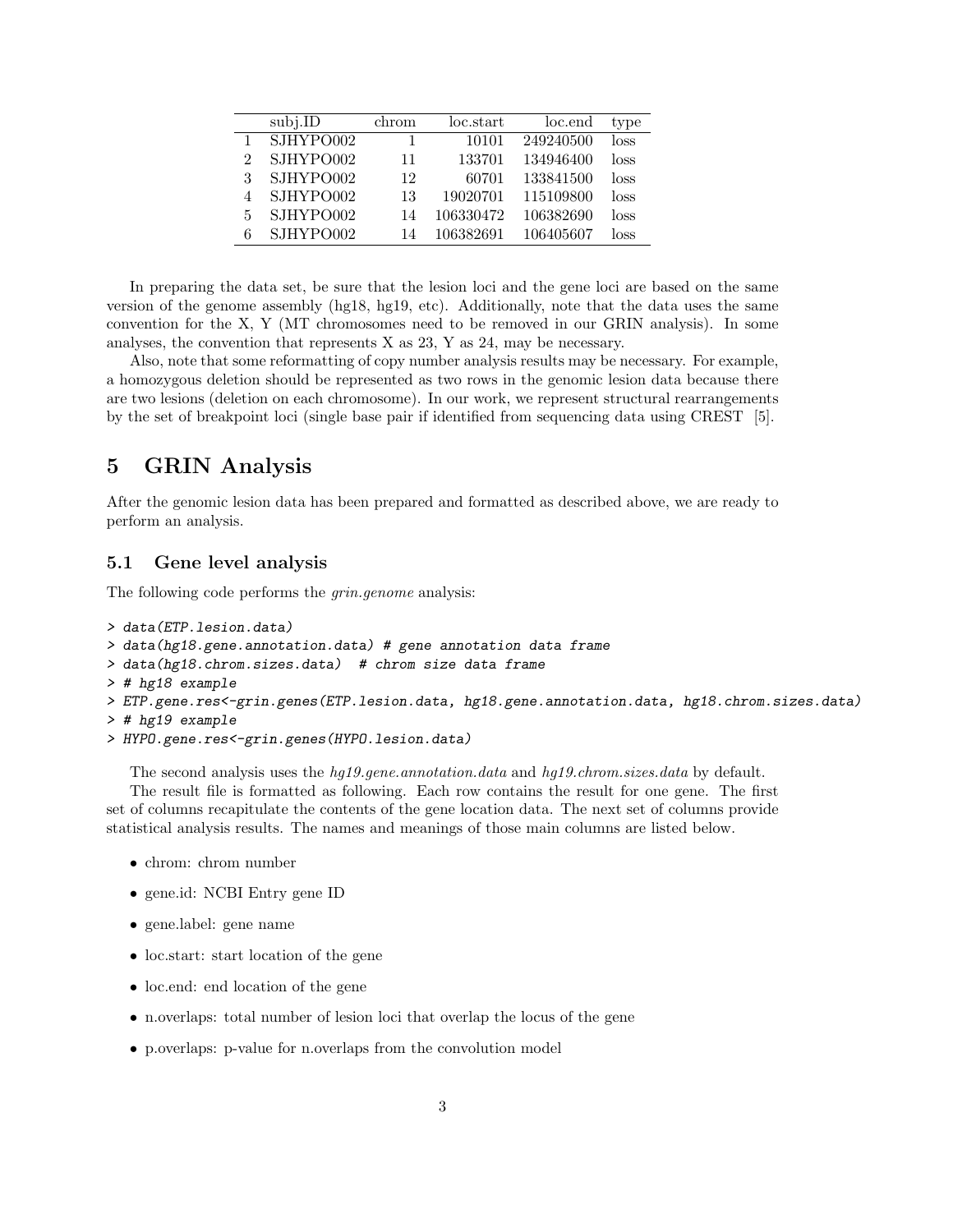- q.overlaps: estimated false discovery rate for p.overlaps [2]
- n.subjects: lists the number of subjects with a lesion overlapping the gene
- p.subjects: p-value for n.subjects from the convolution model
- q.subjects: false discovery rate for p.subjects

After we finished the grin.genes analysis, we can display the top 10 affected genes based on p.subjects in ETP example :

| chrom          | gene.label        | n.overlaps     | p.subjects  | q.subjects  | p.overlaps  | q.overlaps |
|----------------|-------------------|----------------|-------------|-------------|-------------|------------|
| 21             | RUNX1             | 4              | $3.14e-0.9$ | $9.15e-0.5$ | $3.14e-0.9$ | 8.33e-05   |
| 19             | JAK3              | 4              | $1.56e-08$  | $9.15e-0.5$ | $1.82e-08$  | $1.06e-03$ |
| 17             | SUZ <sub>12</sub> | 4              | 8.65e-07    | $9.15e-0.5$ | $1.30e-0.8$ | $1.18e-04$ |
| 2              | FLJ41327          | $\overline{2}$ | $1.49e-0.5$ | $9.15e-0.5$ | $6.10e-0.5$ | $1.20e-01$ |
| 22             | EP300             | 3              | $1.55e-0.5$ | $9.15e-0.5$ | $1.85e-0.5$ | $7.15e-02$ |
| $\mathcal{D}$  | FLJ38379          | $\overline{2}$ | $1.73e-0.5$ | $9.15e-0.5$ | $6.95e-05$  | $1.20e-01$ |
| $\mathfrak{D}$ | FLJ40712          | $\overline{2}$ | $1.83 - 05$ | 1.75e-04    | $7.42e-0.5$ | $1.35e-01$ |
| 23             | PHF <sub>6</sub>  | 3              | $2.20e-0.5$ | $5.29e-03$  | $4.63e-05$  | $1.12e-01$ |
| $\mathcal{D}$  | LOC285095         | $\overline{2}$ | $2.93e-0.5$ | 3.64e-02    | $1.12e-04$  | $1.60e-01$ |
| $\mathfrak{D}$ | LOC100131763      | $\overline{2}$ | $3.02e-0.5$ | 5.36e-02    | 1.17e-04    | $1.63e-01$ |

### 5.2 Genome level analysis

In *grin.genome* analysis, the lesion loci are used to empirically define distinct interval loci and then determine the significance of the abundance of lesions overlapping each of those empirically defined loci. The following code performs the grin.genome analysis:

```
> data(ETP.lesion.data)
```
- > data(hg18.gene.annotation.data) # gene annotation data frame
- > data(hg18.chrom.sizes.data) # chrom size data frame
- > # hg18 example
- > ETP.genome.res<-grin.genome(ETP.lesion.data, hg18.gene.annotation.data, hg18.chrom.sizes.data)
- > # hg19 example
- > HYPO.genome.res<-grin.genome(HYPO.lesion.data)

In the output of the *grin.genome*, each row provides results for one of the intervals defined by the endpoints of the lesion loci. The rows are ordered first by prevalence of lesions and then statistical significance. The meanings of the main columns are explained below.

- interval.id: gives a numeric identifier to the interval
- chrom: chrom number
- loc.start: location of start of each gene
- loc.end: location of end of each gene
- size: gives the size of the interval in base pairs
- n.gene: gives the number of genes in the segment
- gene.list: lists the gene names in the segment
- n.overlaps: total number of lesion loci that overlap the locus of the interval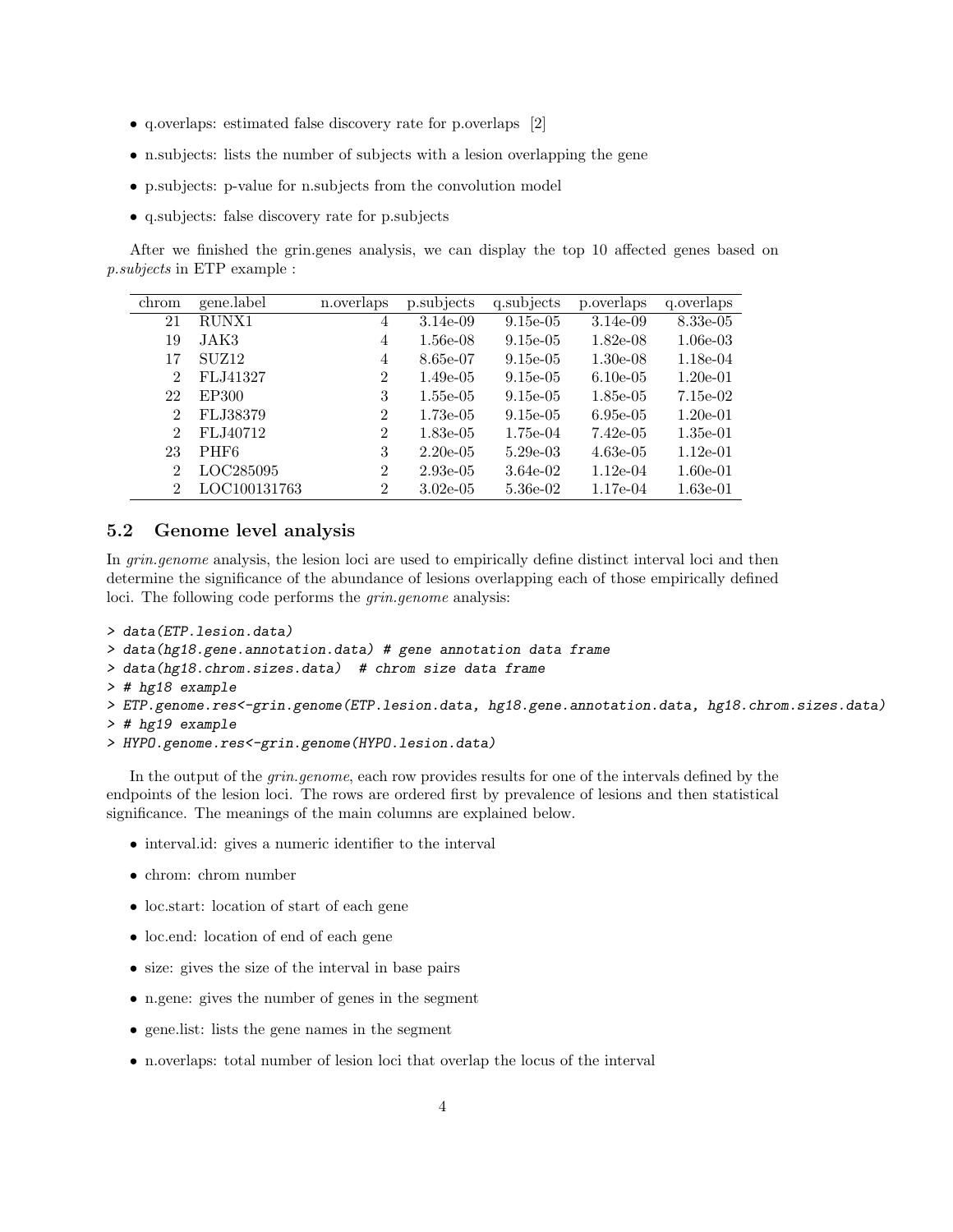- p.overlaps: p-value for n.overlaps from the convolution model
- q.overlaps: false discovery rate for p.overlaps
- n.subjects: lists the number of subjects with a lesion overlapping the interval
- p.subjects: p-value for n.subjects from the convolution model
- q.subjects: false discovery rate for p.subjects

The following table displays the the output of the *grin.genome*. This may be saved in csv (using *write.csv*), tab-delimited (using *write.table*), or Rdata format (using *save*).

| interval.id | chrom | loc.start | gene.list         | p.subjects | q.subjects | p.overlaps | q.overlaps |
|-------------|-------|-----------|-------------------|------------|------------|------------|------------|
| 653         | 19    | 17810108  | JAK3              | $1.50e-21$ | $2.92e-08$ | 1.75e-21   | $1.30e-18$ |
| 681         | 21    | 35174736  | RUNX1             | $7.99e-10$ | $3.93e-07$ | $7.99e-10$ | $9.62e-08$ |
| 683         | 21    | 35174741  | RUNX1             | $7.99e-10$ | 3.93e-07   | $7.99e-10$ | $9.62e-08$ |
| 685         | 21    | 35174860  | RUNX1             | $7.99e-10$ | $3.93e-07$ | $7.99e-10$ | $9.62e-08$ |
| 583         | 15    | 39011256  | DLL4              | $1.13e-08$ | $1.90e-06$ | $2.52e-03$ | $3.02e-02$ |
| 585         | 15    | 40774080  | STARD9            | $1.13e-08$ | $1.90e-06$ | $2.52e-03$ | $3.02e-02$ |
| 675         | 20    | 43366789  | MATN4 RBPJL       | $4.80e-08$ | $4.08e-06$ | $4.80e-08$ | 3.37e-06   |
| 677         | 20    | 62126384  | PRPF <sub>6</sub> | $4.80e-08$ | $4.08e-06$ | $4.80e-08$ | 3.37e-06   |
| 689         | 22    | 15980477  | CECR6             | 8.05e-08   | $5.05e-06$ | 8.05e-08   | $5.30e-06$ |

### 5.3 Gene-Set level analysis

Please use the code below to perform the grin.gsets analysis.

```
> data(ETP.lesion.data)
> data(hg18.gene.annotation.data)
> data(hg18.chrom.sizes.data)
> data(KEGG.gset.data)
> # hg18 example
> gset.res<-grin.gsets(ETP.lesion.data, hg18.gene.annotation.data,
                       KEGG.gset.data, hg18.chrom.sizes.data)
> # hg19 example
> gset.res.HYPO<-grin.gsets(HYPO.lesion.data, gset.data= KEGG.gset.data)
```
In the package, we have provided an example of gset data (KEGG.gset.data). You will need to generate your own gset data for your application. Please represent your gset data in the following format.

```
> data(KEGG.gset.data)
> names(KEGG.gset.data)
```
- gset.source: a character vector that provides the source of the gene-set definition (e.g., KEGG)
- gset.id: a character vector that gives the identifier for the gene-set
- gset.label: a character vector that gives the label (meaningful name) of the gene-set
- gene.id: the official NCBI Entry ID that gives the identifier of gene assigned to the gene-set.
- NCBI\_Gene: the official NCBI gene label which gives the identifier of gene assigned to the gene-set.

The KEGG example are assembled as the following: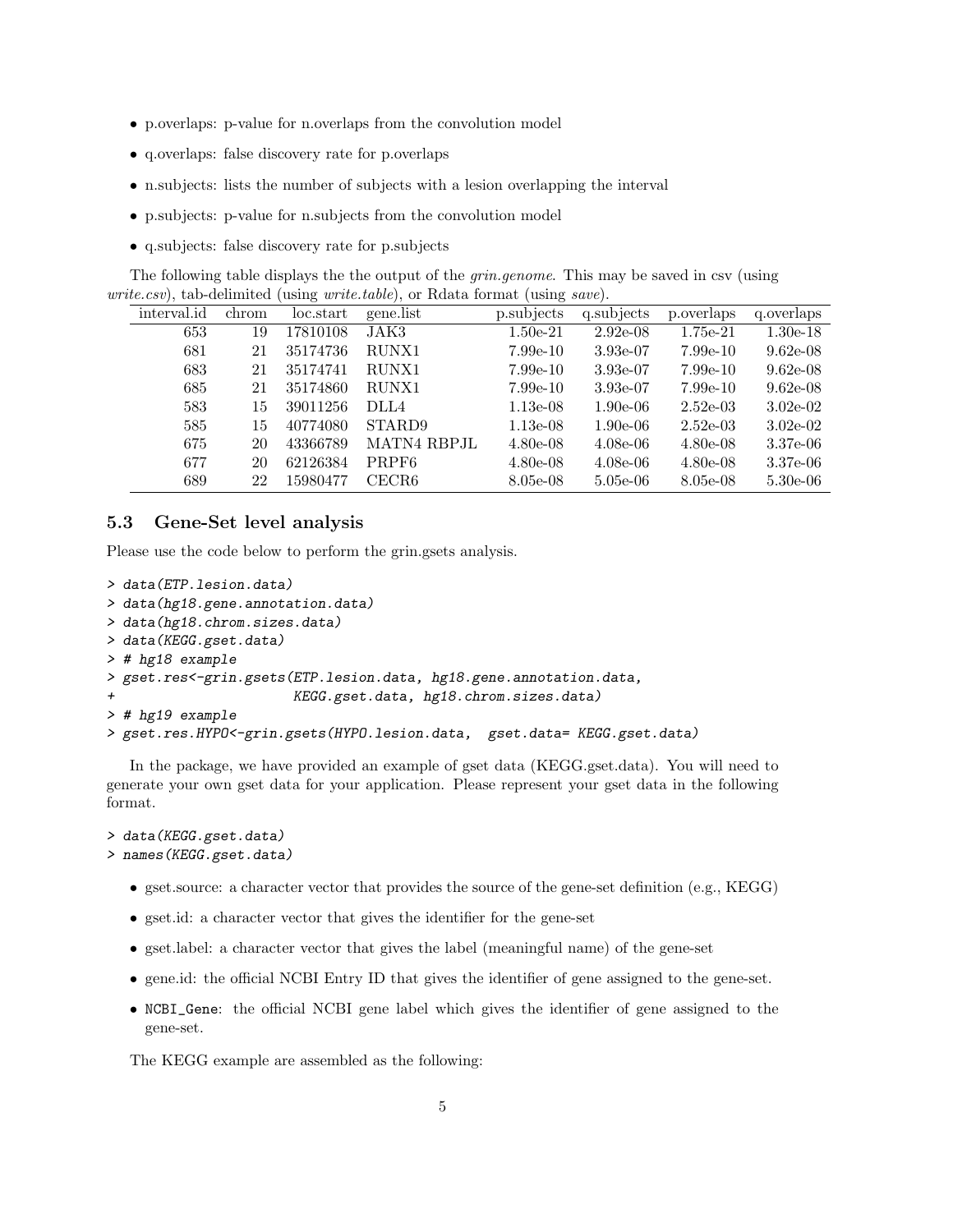| gset.source | gset.id        | gset.name      | gset.genes | gene.id | NCBL_Gene |
|-------------|----------------|----------------|------------|---------|-----------|
| Mullighan   | T-cell pathway | T-cell pathway | ETV6       | 2120    | ETV6      |
| Mullighan   | T-cell pathway | T-cell pathway | NOTCH1     | 4851    | NOTCH1    |
| Mullighan   | T-cell pathway | T-cell pathway | IKZF1      | 10320   | IKZF1     |
| Mullighan   | T-cell pathway | T-cell pathway | GATA3      | 2625    | GATA3     |
| Mullighan   | T-cell pathway | T-cell pathway | RUNX1      | 861     | RUNX1     |
| Mullighan   | T-cell pathway | T-cell pathway | GFI1       | 2672    | GFI1      |

> library(xtable)

```
> print(xtable(KEGG.gset.data[1:6,1:6]))
```
In the output of *grin.gsets*, each row of data.frame contains the results for one gene set. The definition of main columns are listed below:

- gset.source lists the source of the gene set definition
- gset.id lists the identifier of the gene set
- gset.label lists the label of the gene set
- ngenes.gset gives the number of genes assigned to the gene set
- gset.gene.ids lists the genes Entry ID(NCBI) assigned to the gene set
- ngenes.with.locus.data gives the number of genes in the set that were successfully matched to the gene location data
- all.genes.matched indicates (TRUE/FALSE) whether all genes in the set were successfully matched to the gene location data
- n.overlaps total number of lesion loci that overlap the locus of the gene set
- p.overlaps p-value for n.overlaps from the convolution model
- q.overlaps false discovery rate for p.overlaps
- n.subjects lists the number of subjects with a lesion overlapping the interval.
- p.subjects p-value for n.subjects from the convolution model
- q.subjects false discovery rate for p.subjects
- n.lesions the total number of lesions that overlap at least one gene in the gene set
- p.lesions p-value for n.lesion from the convolution model
- q.lesions false discovery rate for p.lesions

# 6 Generate the Lesion Heatmap

The grin package provides the *seg.heatmap* function to visualize the lesion data set as a heatmap. The lesion type variable is a required column to define type of lesion dataset. Here is the example:

```
> # hg18 example
> # seg.heatmap(ETP.lesion.data,hg18.chrom.sizes.data )
> # hg19 example
> seg.heatmap(HYPO.lesion.data)
```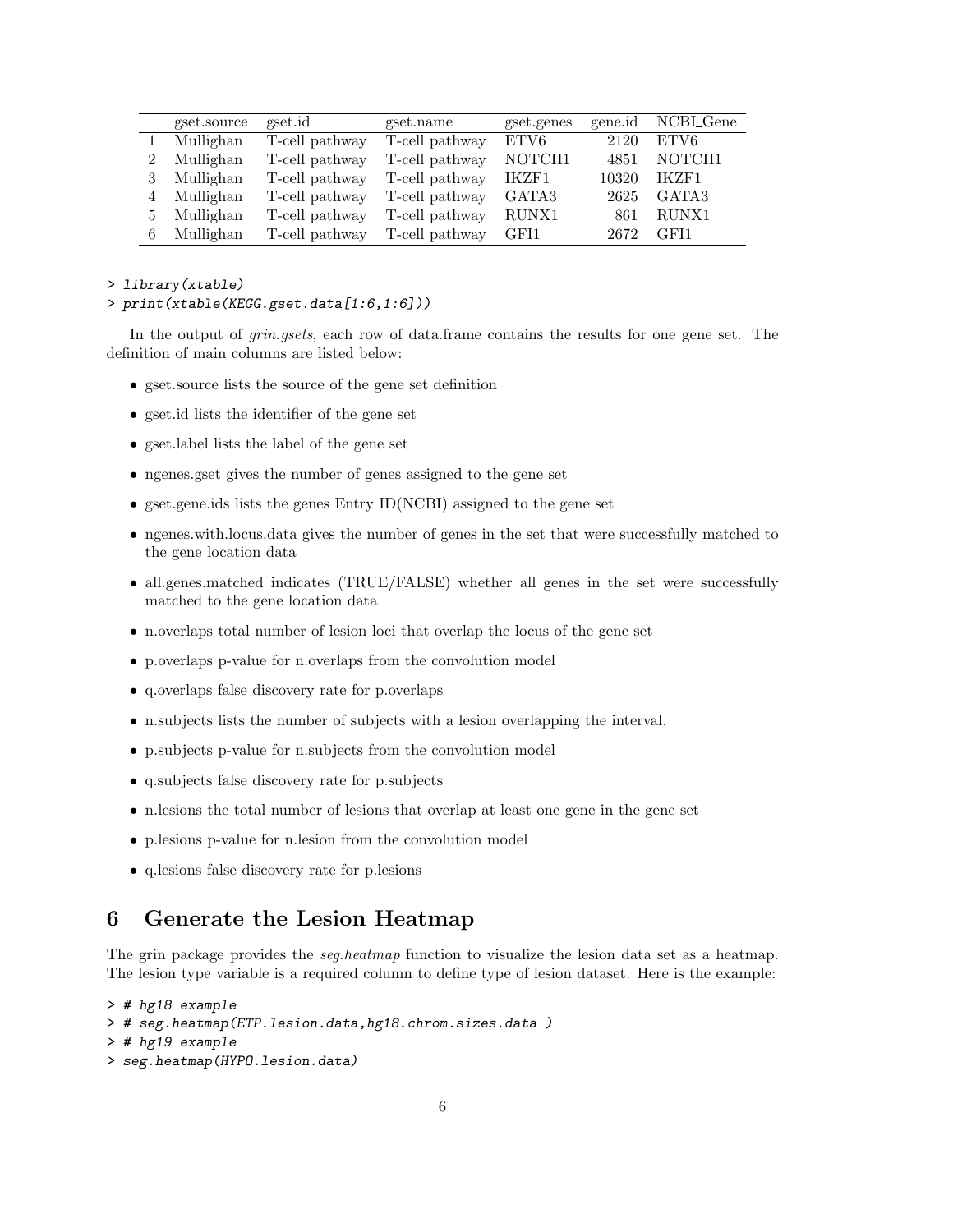

If your lesion data uses hg19 coordinates, then you don't need to specify the chrom.size parameter since the default is hg19.

# 7 Generate the Manhattan plot

The grin package provides the *seg.man.plot* function to generate the Manhattan plot for the output of grin.genes, grin.genome and grin.gsets. Here is the example:

- > data(ETP.lesion.data)
- > data(hg18.gene.annotation.data)
- > data(hg18.chrom.sizes.data)
- > genome.res<-grin.genome(ETP.lesion.data, hg18.gene.annotation.data, hg18.chrom.sizes.data)
- > seg.man.plot(genome.res,hg18.chrom.sizes.data,"p.overlaps")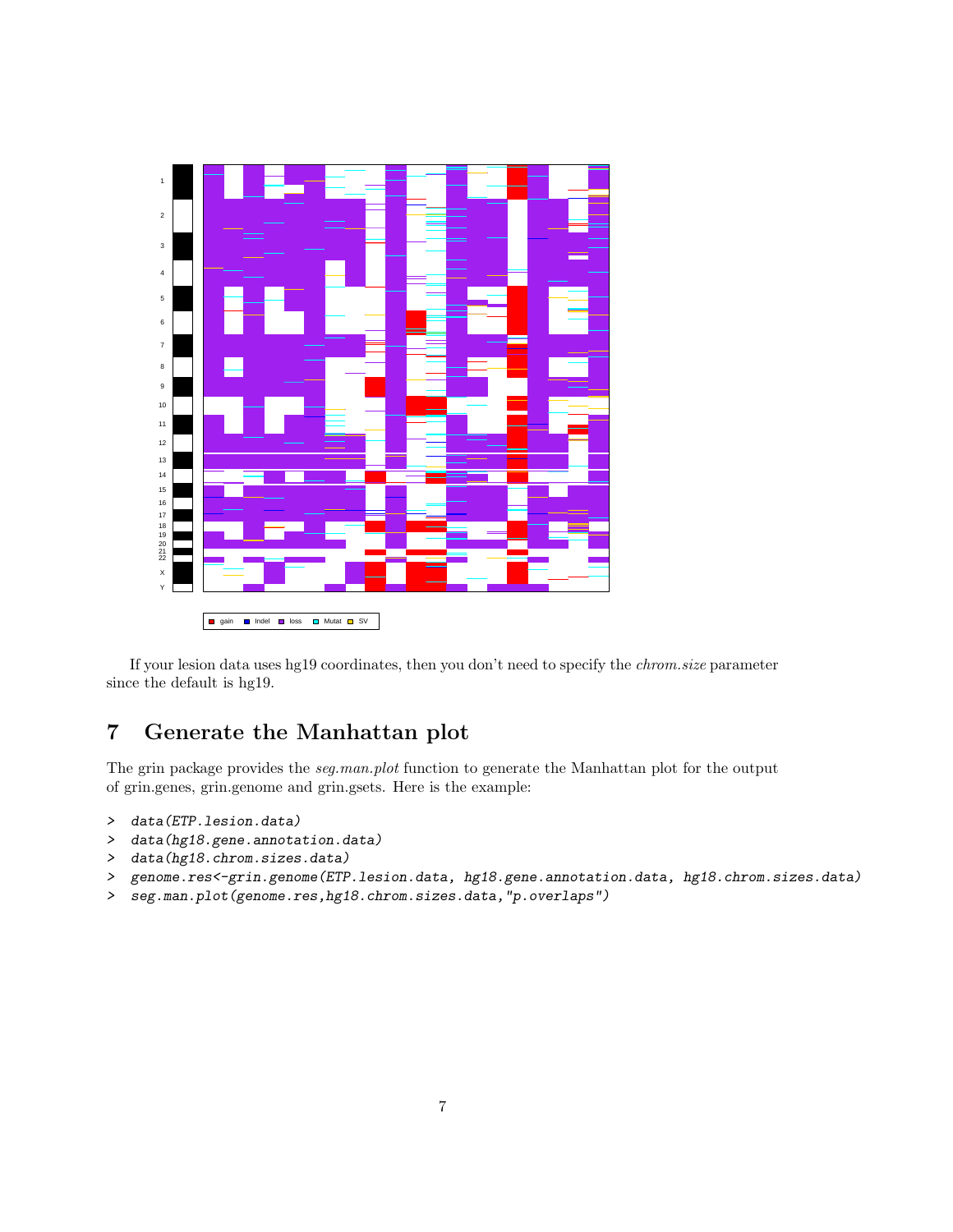

# 8 Contact Information

If you have any technique questions about using the grin package, please email us at: zhifa.liu@stjude.org or stanley.pounds@stjude.org.

# References

- [1] S. Pounds, C. Cheng, S. Li, Z. Liu, J. Zhang, and C. Mullighan, "A Genomic Random Interval Model for Statistical Analysis of Genomic Lesion Data," Bioinformatics, Jul 2013.
- [2] S. Pounds and C. Cheng, "Robust estimation of the false discovery rate," Bioinformatics, vol. 22, pp. 1979–1987, Aug 2006.
- [3] J. Zhang, L. Ding, L. Holmfeldt, G. Wu, S. L. Heatley, D. Payne-Turner, J. Easton, X. Chen, J. Wang, M. Rusch, C. Lu, S. C. Chen, L. Wei, J. R. Collins-Underwood, J. Ma, K. G. Roberts, S. B. Pounds, A. Ulyanov, J. Becksfort, P. Gupta, R. Huether, R. W. Kriwacki, M. Parker, D. J. McGoldrick, D. Zhao, D. Alford, S. Espy, K. C. Bobba, G. Song, D. Pei, C. Cheng, S. Roberts, M. I. Barbato, D. Campana, E. Coustan-Smith, S. A. Shurtleff, S. C. Raimondi, M. Kleppe, J. Cools, K. A. Shimano, M. L. Hermiston, S. Doulatov, K. Eppert, E. Laurenti, F. Notta, J. E. Dick, G. Basso, S. P. Hunger, M. L. Loh, M. Devidas, B. Wood, S. Winter, K. P. Dunsmore, R. S. Fulton, L. L. Fulton, X. Hong, C. C. Harris, D. J. Dooling, K. Ochoa, K. J. Johnson, J. C.